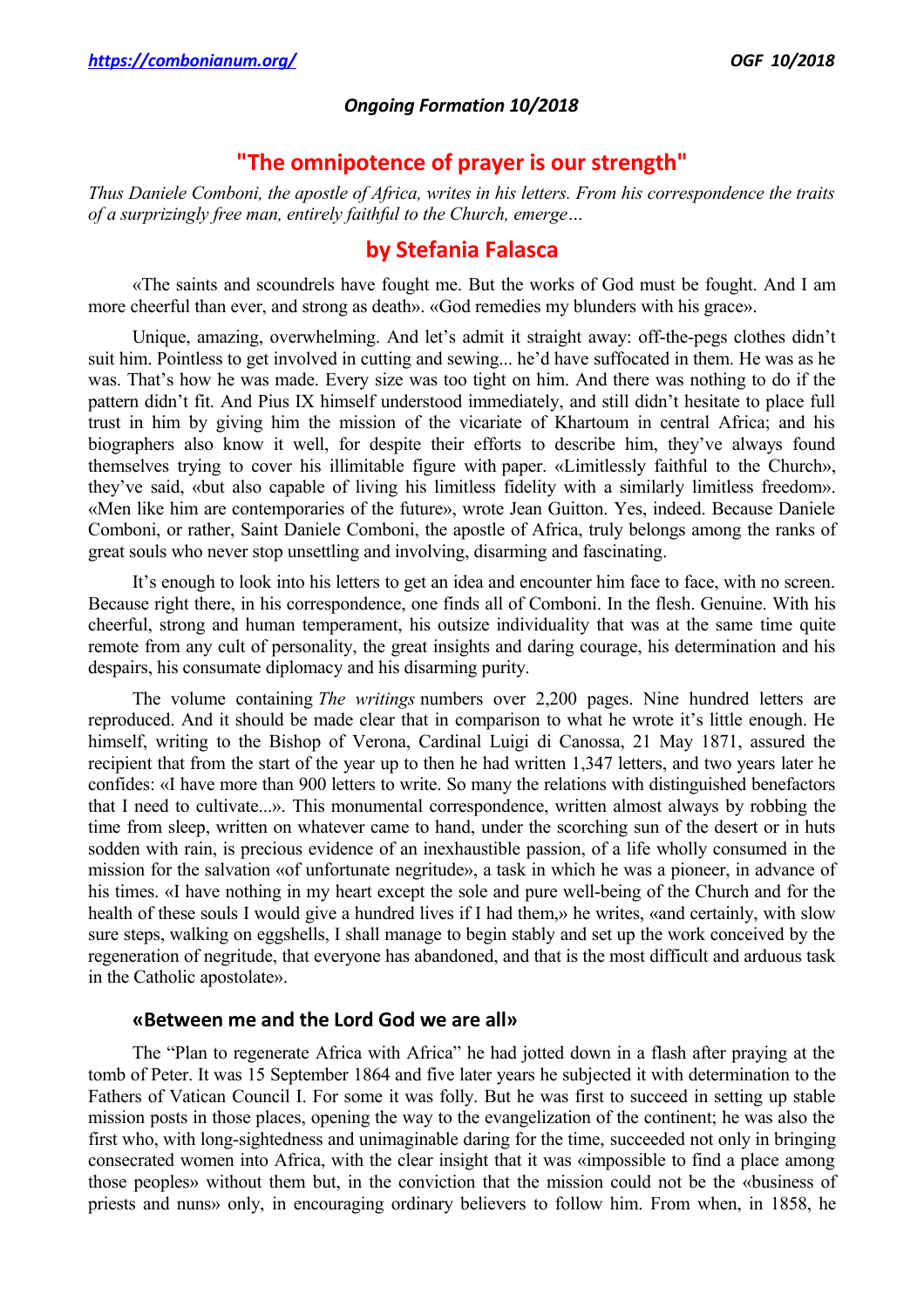made his first trip to Africa till his death in 1881 at fifty, he undertook another seven journeys into the heart of the Black Continent. To give account of all his vicissitudes, struggles, dangers, without counting the privations and the killing fevers, is an enterprise as arduous as his work, and the letters attest the endless variety of contacts and relations that he managed to establish for his missionary purposes. He opened exchanges and contacts with the greatest Africa experts and explorers of the time, himself venturing into the thick of a thousand dangers and adversities, where nobody ever had dared go before, drawing maps and drafting reports on the customs and habits of then unknown peoples with meticulous precision. He made known the life conditions, the famines and pestilences of those places.

He met the men of government and the potentates of half Europe: from the Emperor Napoleon III to Leopold II of Belgium and Franz Josef, harnessing attention, energies and funding. He made contact with all the larger missionary orders. He set up relations with the missionary associations of the whole of Europe and with the most authoritative ecclesiastics of the continent. Travelling on the slave routes, he harshly denounced the ignoble traffic to the potentates of Europe, working for the ransom and education of slaves, and he didn't hesitate, given his political realism and broad views, to make friends with Turkish and Egyptian leaders, the great pashas and muftis of those Arabized places, and to make contact with even the most bloodthirsty slavers. «

The features of a good beater and trafficker are three: prudence, patience, impudence,» he wrote: «the first I lack: but by golly don't I make up splendidly with the other two, and above all with the third». In a letter to Count Guido di Carpegna, who did not lack financial means, he affirmed in words that startle the reader: «I've been 17 days in Paris. Here I consult and study the great Institutions to get the work on the right footing...; but if God set hand to it it'll get done; if God doesn't set hand to it, neither Napoleon III, nor the most powerful kings, nor the wisest philosophers on earth will ever be able to do anything. So let God do it; and then I the lowest of the sons of the men will succeed. Between me and you we are rich, between me and Saint Francis Xavier we are saints, between me and Napoleon III we are powerful, between me and the Lord God is everything». As if to say: what one lacks, the other has in abundance, and the figures come out right...

### **«If we pray everything is accomplished because Christ is a gentleman»**

The subtle humor and «evangelical "nonchalance"» that enabled him to speak candidly and if need be «lambast» people, at times harshly, even when his words were addressed to eminent churchmen, certainly didn't save him from misunderstandings, campaigns of defamation, obstacles and fierce calumnies. «They have accused me to Propaganda [Fide] of being guilty of all seven of the deadly sins and of having sinned against all the ten commandments in the Decalogue and the Precepts of the Church, even more... I, a negative quantity, deserve worse than that because I am a sinner and have debts to pay to God...», he told Father Sembianti. But to the Cardinal Prefect of Propaganda Fide, Alessandro Barnabò, to whom he never failed even in the most difficult moments to show his unconditional obedience, he wrote as follows in 1876: «Your Eminence will see that even in this new storm, the enemy of human salvation has tried do me ill and to put obstacles in the way of the Work that belongs to God; and you will understand that the storms that oppress me are many, that it will be a miracle if I'll be able to bear up under the weight of so many crosses. But I feel so full of strength and courage and trust in God and in the Blessed Virgin Mary, that I'm sure to overcome everything, and to prepare myself for other bigger crosses in the future. ... And it is with the Cross for dear "spouse" and most wise teacher of prudence and sagacity, with Mary my dearest "Mother", and with Jesus my "all", I do not fear, O Eminent Prince, either the tempests from Rome, or the storms from Egypt, or the disturbances from Verona, or the clouds from Lyons and Paris».

And if his judgment on himself in the letters comes out in these definitions: «Harlequin pretending to be prince», «dishwasher of the work of God», «useless little chocolate soldier», «sinful cobbler», «feckless priestling», he also confided again to Father Sembianti: «One has to suffer great things for the love of Jesus Christ... fight with the potentates, with the Turk, the atheists, the Freemasons, the barbarians, the elements, the monks, the priests... but with his Grace we shall triumph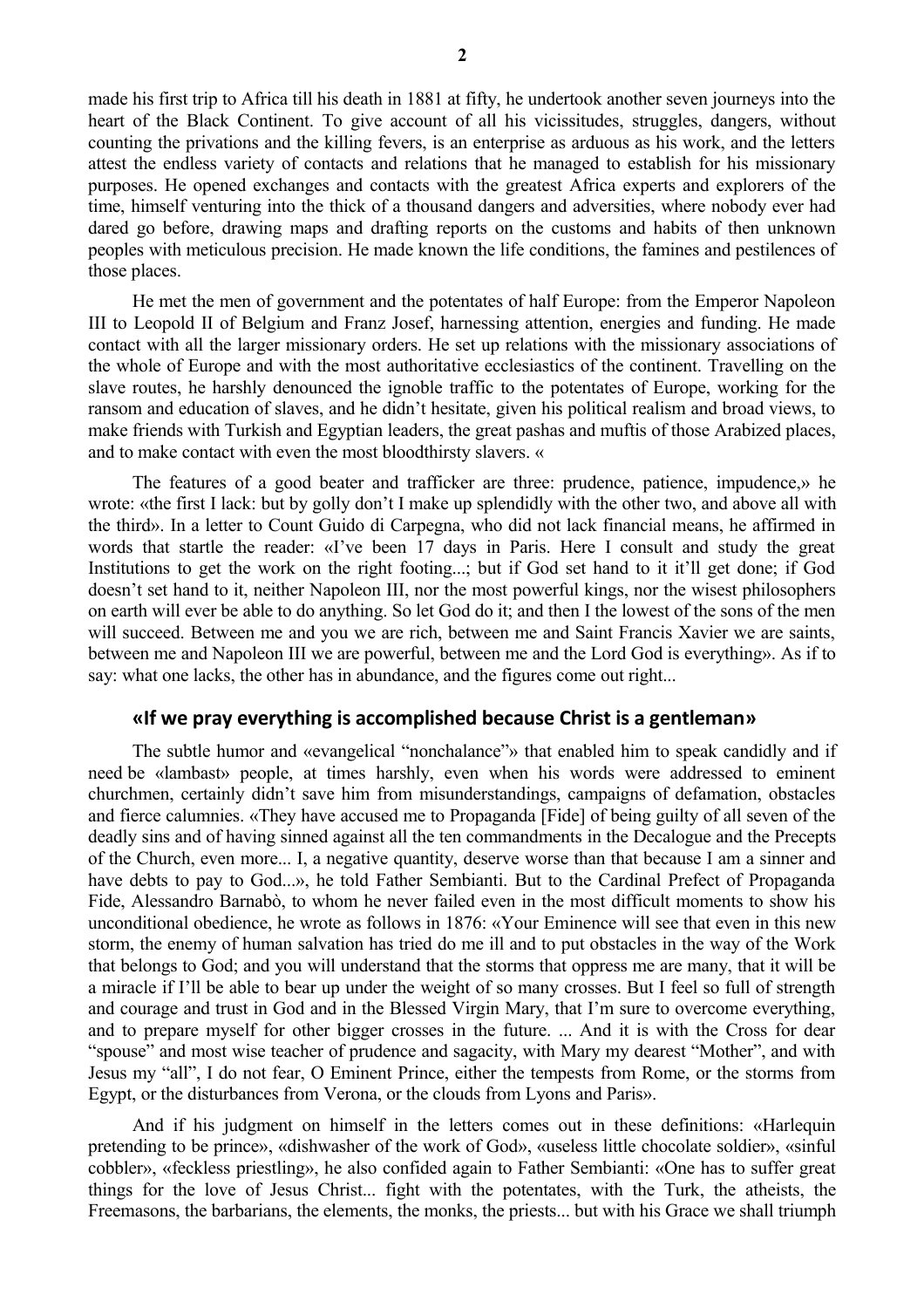over the Pashas, the Freemasons, the atheist governments, the cockeyed thoughts of good people, the tricks of the bad, the snares of the world and of hell... all our trust is in him who died and rose for us and chooses the frailest means to do his work».

He repeats «trust», hundreds of times. And it is a leitmotif that leaps to the eyes in the correspondence of this boundless life. An unshakable, limitless trust. A total trustful abandonment that enabled him to hope against each hope, with invincible steadfastness, in the face of the most terrible and catastrophic events, grievous above all in the last years of his life. He had consecrated Africa to the Sacred Heart of Jesus and to the Sacred Heart of Mary Queen of Negritude and set himself to knocking on the doors of the convents of half Europe to ask for the help of their prayers, «to assault the sky with our incessant prayers».

«The omnipotence of prayer is our strength», he wrote from Cairo to Monsignor Luigi di Canossa. «Prayer is the most sure and infallible means. *If we pray everything is accomplished because Christ is a gentleman*. So my late lamented superior told me as a boy; what I always understood to mean that to the *petite*, *quaerite*, *pulsate*, pronounced and repeated with the due conditions, always coincide, the verbs *accipietis*, *invenietis*, and *aperietur*». To the rector of the Institute of Verona in a moment critical because of material difficulty, in the tone of his unmistakeable style, he wrote: «You must realize that if one really knew and loved Jesus Christ, one would move mountains: and small confidence in God is common to almost all (so long experience tells me) good souls and also devoted to much prayer, which have a lot of confidence in God on their lips and in words, but little or none when God puts them to the test, and sometimes lets them lack what they need... And if there is somebody here who has real faith and trust in the on-high, more than you, more than me, and more than the saints in Europe (at least than very many) it is Sister Teresa Grigolini, Sister Vittoria... Therefore pray and have faith, pray not with words, but with the fire of charity... I tell you this to advise you to have steadfast and resolute trust in God, in Our Lady and in Saint Joseph». And the letters contain some very singular aspects and expressions of his particular devotion to Saint Joseph.

#### **Saint Joseph and the temporal graces**

In 1870, in the course of the Vatican Council I, Pius IX proclaimed Saint Joseph patron of the universal Church. Comboni gave him a special task by entrusting him with the protection of Negritude and making him confidential administrator and steward of the mission. He wrote: «Time and disasters pass, we become old; but Saint Joseph is always young, is always good-hearted and his head is always steady, and he always loves his Jesus, and concerns himself with his glory, and the conversion of central Africa is always of lively concern to the glory of Jesus». And for Comboni this was not only a pious consideration but factual reality: «How can one doubt divine Providence and that of the watchful steward Saint Joseph, who has never failed to help me and who in only eight and a half years, and in such calamitous and difficult times, sent me more than a million francs for founding and setting up the work in Verona, in Egypt and in the interior of Africa? The monetary and material means for the upkeep of the Mission are the last thing in my thoughts. It's enough to pray...», he wrote to Cardinal Alessandro Franchi in June 1876.

His relationship with Saint Joseph was marked by the most amazing familiarity, made of pressing invocations, trust, but also pleas, complaints, admonishments and even blackmail. He describes him as «Gentleman», indeed «King of gentlemen», «master of the house», «steward of much judgment and good heart», «arbiter of the treasures of heaven», «pillar of the Church»; «and though everything be overwhelmed he will always remain: triumpher over all the cataclysms in the universe». With uninhibited trust he calls him Joe, Joey, Little Joe, Little Joey. «Everything comes out of the beard of the Eternal Father by way of Little Joey, and we'll make Little Joey jump...».

The terrible famine of 1878 was a very hard strain on the finances of the mission, but it in no way harmed trust in the heavenly steward. «I have exhausted all my resources to support all the missions and I've found over a thousand francs of debts. For a long time expenses have tripled though